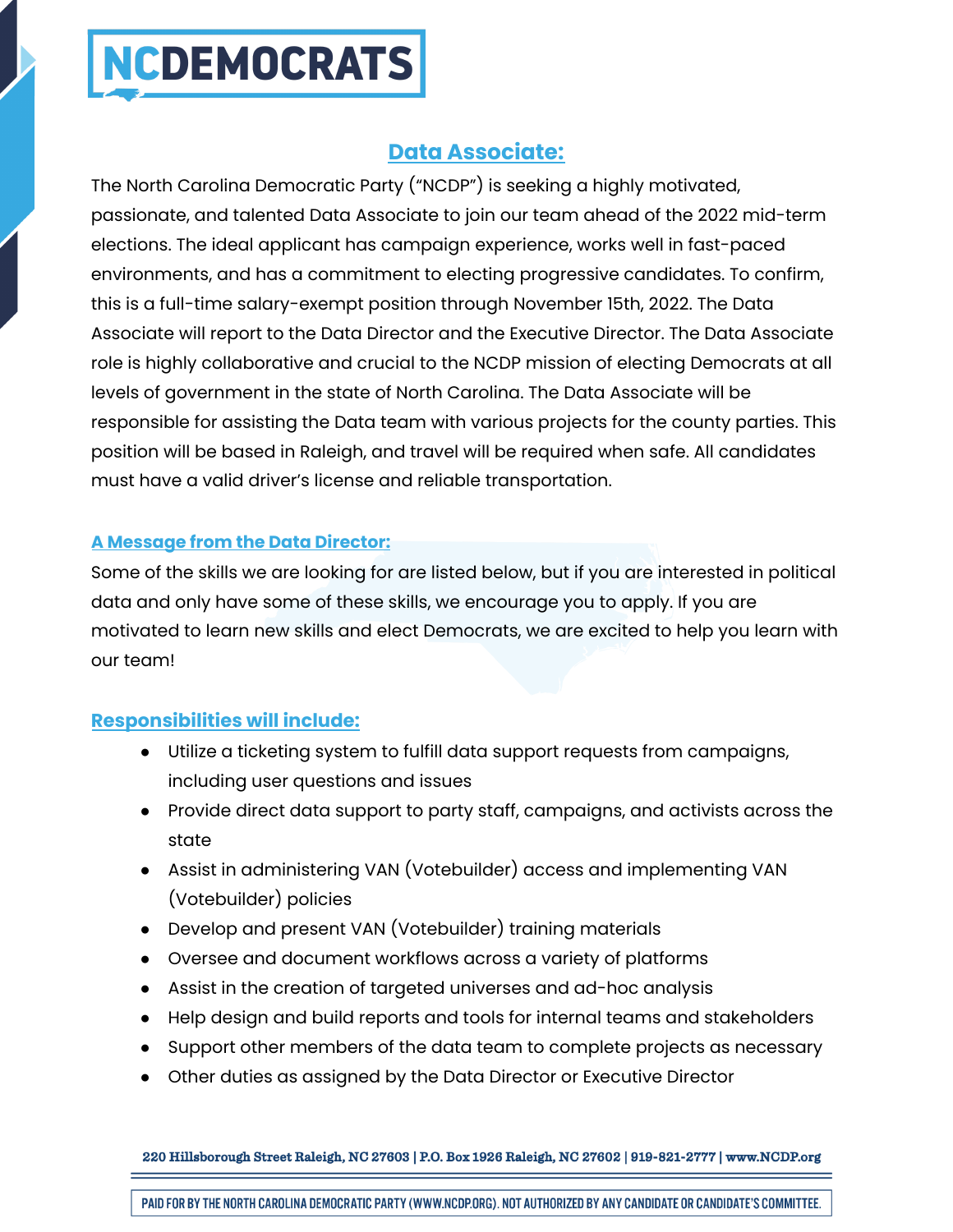### NCDEMOCRATS

#### **Requirements and qualifications:**

- 1-2 years of relevant experience—this can be a combination of campaign, state party, organizing, and/or data experience
- A desire to expand your technical and political skills
- Ability to work in a fast-paced environment while remaining detail-oriented and focused on deadlines
- Strong communication skills and an ability to explain complex data reports in layperson's terms, both verbally and in writing
- A creative and analytical mindset in approach to projects and tasks
- Experience using VAN (Votebuilder)
- Proficiency in Excel or Google Sheets
- Experience standardizing and analyzing large datasets preferred
- Experience working with SQL preferred
- Proficiency in Python, R, or other programming languages preferred
- Experience using Tableau, QGIS, Data Studios or other data visualization programs preferred
- Ability to work long, irregular hours and maintain a positive attitude

#### **How to apply:**

Applications can be sent in via email, to jobs@ncdp.org. All applications must include the following items to be considered:

- 1) Cover letter; should showcase your interest in this position and highlight your unique skill set(s) and qualification(s).
- 2) Resume
- 3) Writing sample; should be from professional experience
- 4) Salary requirements
- 5) References; at least 2-3 professional contacts

Please note that the salary for this position will be based on the level of experience and familiarity with various data tools. All applications should be emailed to jobs@ncdp.org. Please only list the words "Data Associate" in the subject line. If you have specific questions about this opening, please email Operations Director, Erin Pfingston [\(erin@ncdp.org\)](mailto:erin@ncdp.org). Applications that are improperly submitted will not be accepted; this position will remain open until filled.

220 Hillsborough Street Raleigh, NC 27603 | P.O. Box 1926 Raleigh, NC 27602 | 919-821-2777 | www.NCDP.org